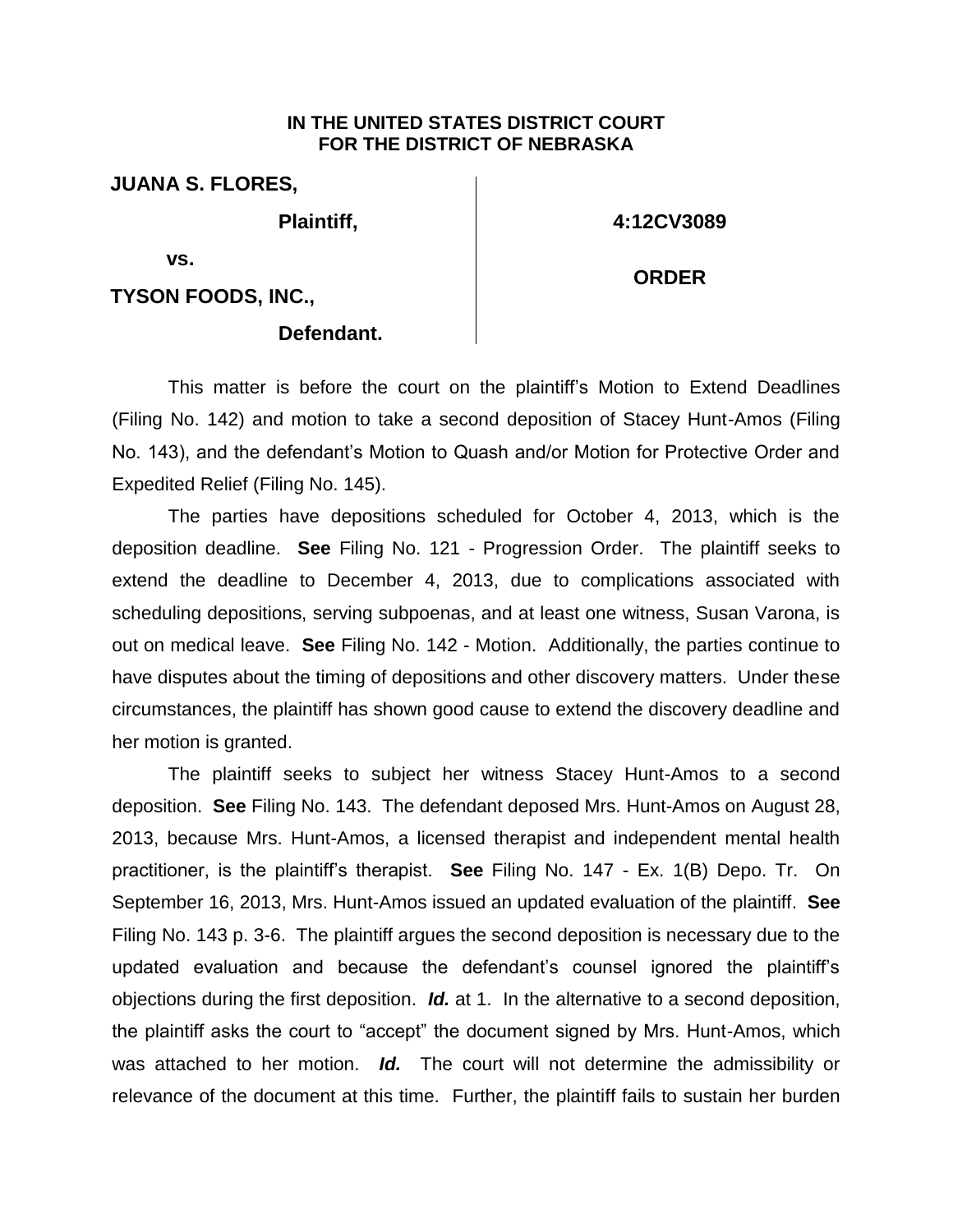of showing a second deposition is reasonably necessary. **See** Fed. R. Civ. P. 26(b)(2) and 30(a)(2). Although a second deposition of Mrs. Hunt-Amos does not appear unreasonably cumulative or burdensome on the defendant, the plaintiff did not ask the witness any questions at the first deposition and the later issued evaluation does not require a second deposition. **See** Fed. R. Civ. P. 26(b)(2).

The defendant's motion seeks to quash the plaintiff's deposition notices of Susan Varona and Mrs. Hunt-Amos. **See** Filing No. 145 - Motion p. 1. Further, the defendant states it wants to protect these witnesses from depositions and protect the defendant from undue burden and expense, although the defendant does not want to be precluded from re-opening its deposition should the need arise. *Id.* at 1-2. The motion is granted with respect to Mrs. Hunt-Amos for the reasons stated in the prior paragraph. The defendant states Ms. Varona is the defendant's employee, however she is on medical leave and was not otherwise subpoenaed. *Id.*; Filing No. 146 - Brief p. 10. Ms. Varona began a medical leave of absence on January 25, 2013. **See** Filing No. 147 - Ex. 2 Reynolds Aff. ¶ 6. Ms. Varona is currently scheduled to return to work as an hourly, non-management employee on October 29, 2013. *Id.* ¶¶ 5, 8. Based on her leave, which is due to Ms. Varona's inability to work, the defendant argues it does not have the authority to require her appearance to work or appear at the deposition. **See** Filing No. 146 - Brief p. 10. The plaintiff states she has been in contact with Ms. Varona, who told the plaintiff the defendant has not spoken to her about a deposition. The court finds the defendant's conduct necessitates granting the motion at this time. The defendant, however shall work with the plaintiff to reschedule Ms. Varona's deposition after speaking to the witness about her willingness to appear at a deposition before or after her return to work.

The parties' motions, briefs, and other filings are full of additional complaints about each other's conduct with regard to scheduling and uncooperative behavior. The court need not address these additional complaints. The parties shall proceed with the other scheduled depositions, as noticed. Unreasonable conduct or conflict which may arise during the depositions may be handled by the court by telephone on October 4, 2013. Upon consideration,

2